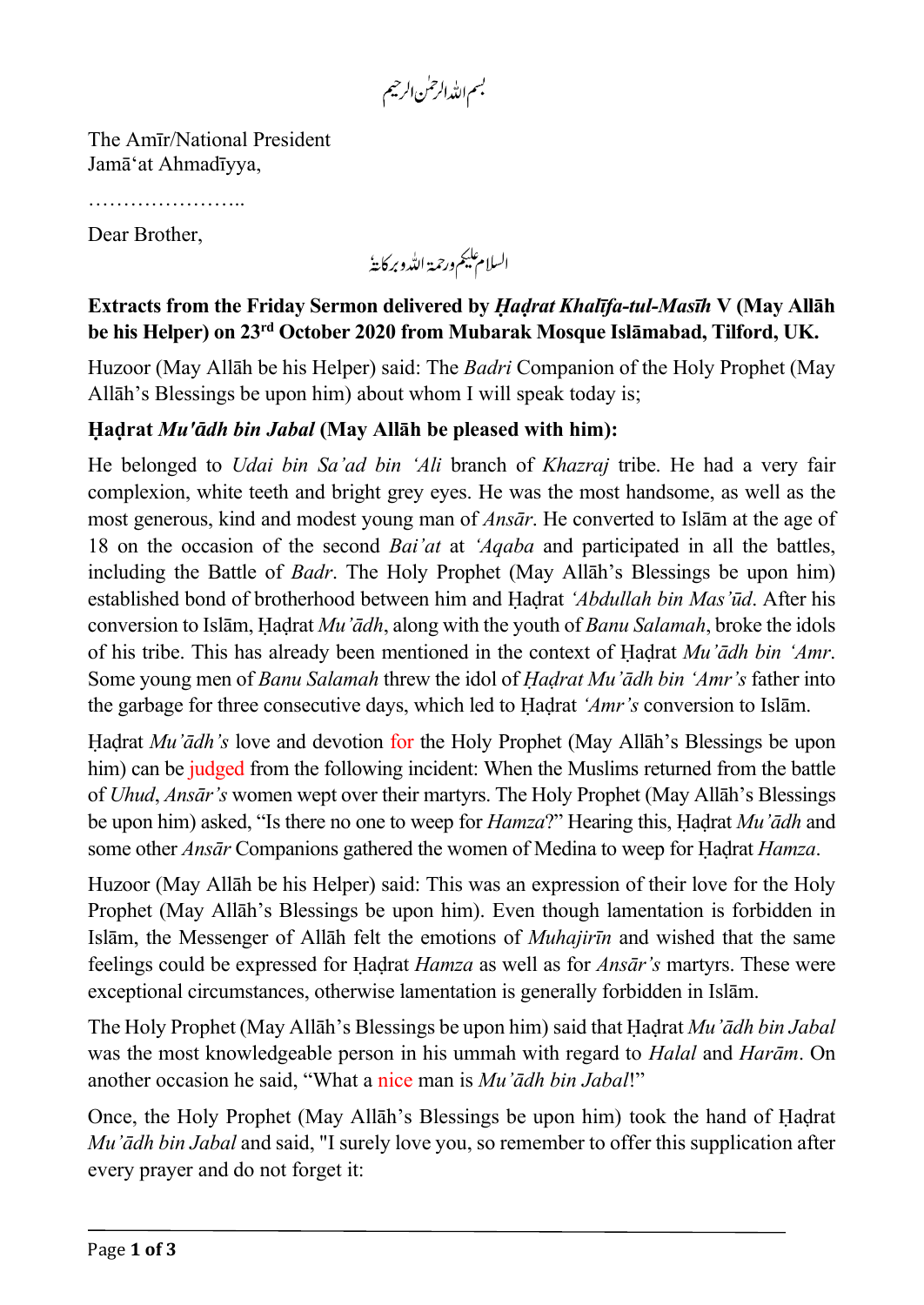$\mathbf{I}$ ا  $\overline{a}$ ر<br>آ ِ<br>للْهُمَّ أَعِيِّ أ ۿؙۿؓ ٲۘ؏ێٙؿٙ؆ڵؿ؋ػٛڕڬۅٙۺۢڬٞڔڬۅؘڂۺڹ؏ؾؘٵۮؾڬ ي ك و<br>په ش و ِك ر ي ِذك

*"O Allāh! help me to see the beauty of Your remembrance, Your gratitude, and Your worship."*

On another occasion, the Holy Prophet (May Allāh's Blessings be upon him) taught Ḥaḍrat *Mu'ādh bin Jabal* to recite the prayer;

ي و ح  $\tilde{1}$ َل و  $\tilde{1}$ ل و و<br>ا ق ر<br>آ َل أأ ِاَل  $\ddot{z}$ ةِاِلابِاللهِ

*"there is no [might](https://en.wiktionary.org/wiki/might) and no [power](https://en.wiktionary.org/wiki/power) except by [All](https://en.wiktionary.org/wiki/God)āh."*

and said that it was one of the gates of Paradise. Ḥaḍrat *Mu'ādh* once asked the Holy Prophet (May Allāh's Blessings be upon him) about the best form of faith, and the Holy Prophet (May Allāh's Blessings be upon him) said that the best form of faith is to love and hate only for the sake of Allāh and to always busy oneself with His remembrance.

Ḥaḍrat *Mu'ādh bin Jabal* used to offer prayers with the Holy Prophet (May Allāh's Blessings be upon him) and then come to his own people and lead the prayers for them. One day he started reciting *Sūrah Al-Baqarah* in the *'Ishā* prayer. Due to the length of the prayers, a man separated from the congregation and left the mosque after offering his prayer separately. When this incident was reported to the Holy Prophet (May Allāh's Blessings be upon him), he instructed Ḥaḍrat *Mu'ādh* not to try people's patience with long Surahs and instead recite *Sūrah Al-Shams*, *Al-Dhuhā*, *Al-Lail* or *Al-A'la*. Ḥaḍrat *Musleh Mau'ūd* (May Allāh be pleased with him) says that this shows that the Holy Prophet (May Allāh's Blessings be upon him) considered these Surahs to be of medium length. At certain times, of course, a person may recite long *Sūrahs*, or the shorter ones if one is ill or in pain, but in general the medium-length Sūrah should be recited in the congregational prayers.

One day Ḥaḍrat *Mu'ādh bin Jabal* asked the Holy Prophet (May Allāh's Blessings be upon him) to tell him about a good deed that would take him to paradise and away from hell. The Holy Prophet (May Allāh's Blessings be upon him) urged him to abide by the pillars of Islām and then said: Let me tell you about the gates of goodness: Fasting is a shield. Charity extinguishes sins like water extinguishes fire. Offer *tahajjud* prayer in the middle of the night. The highest pillar of faith is *Jihād*. And the one thing on which all this depends is that man should restrain his tongue. He said: "O *Mu'ādh*! Nothing casts people headlong into the fire but their own tongues."

When Ḥaḍrat *Mu'ādh bin Jabal* went to Syria during the time of Ḥaḍrat *Abu Bakr* (May Allāh be pleased with him), Ḥaḍrat *'Umar* (May Allāh be pleased with him) said that his departure had deprived the people of Medina of the knowledge of *fiqh.* Ḥaḍrat *Mu'ādh* used to pray in his *Tahajjud*: O Allāh! The eyes are asleep and the stars are twinkling. You are Giver and Sustainer of life. My desire for heaven is insufficient and my striving to escape from the fire is weak. O Allāh! Grant me guidance from Your own self.

The Holy Prophet (May Allāh's Blessings be upon him) said to Ḥaḍrat *Mu'ādh bin Jabal*: Whoever testifies with sincerity of heart that "There is no God but Allah, and Muhammad is the Messenger of Allāh," Allāh will surely forbid the fire of hell for him. Ḥaḍrat *Mu'ādh* asked: O Messenger of Allāh! Should I not tell people about this so that they may rejoice? He said, "If you do so, the people will be happy and will give up the rest of the good